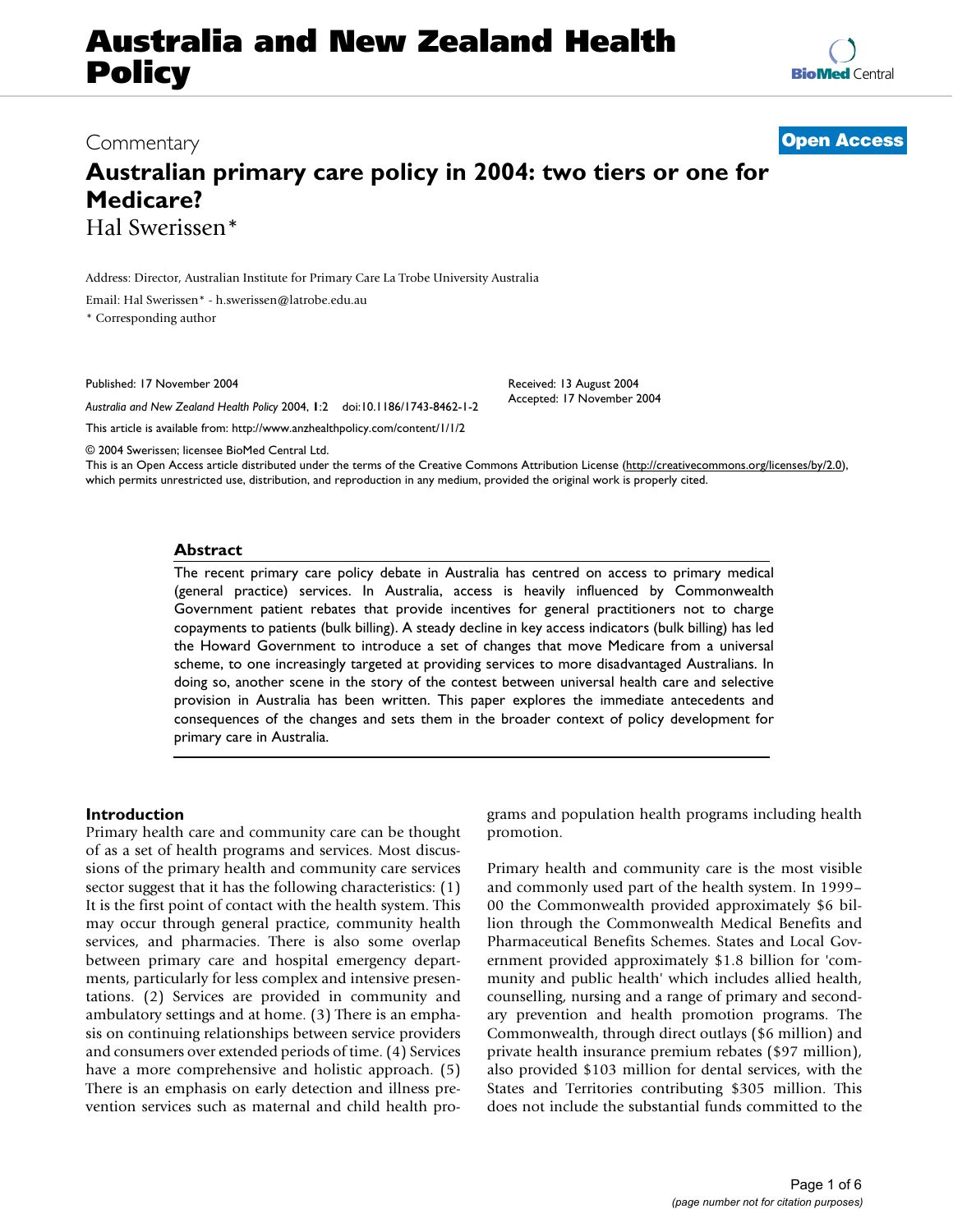various forms of community support for people with disabilities, chronic illness and mental illness [1].

Primary health and community care services face unique challenges. Over the past three decades primary health services have come under significant pressure to address a more complex and diverse range of community needs.

Deinstitutionalisation, the introduction of new health and information technologies, the increasing prevalence of chronic disease and more general social and economic trends have had a significant impact on primary health and community support services. This has resulted in concerns about the equity, quality and efficiency of services and programs. Arguably, there is a need for a national primary health care policy in Australia. One that would address system integration, care pathways and team practice, work force development, payment arrangements, governance, performance management and accountability. However, current Commonwealth reforms are focused on important, but relatively, narrowly focused solutions to the decreasing affordability and access for general medical services. This article focuses primarily on the recent debate that surrounds this issue.

#### *Recent Policy*

Medicare is a Commonwealth Government, tax funded, social insurance scheme that provides rebates for general (primary) and specialist medical services and optometry. In Australia, it is the principal national program for ensuring equitable access to primary medical services. Over the last two years there has been a fiercely contested debate about the future of Medicare.

Medicare was introduced to provide universal access to affordable medical care. Up until recently Medicare simply provided a rebate of 85% of the Commonwealth Government determined schedule fee for medical and diagnostic services. Practitioners were free to charge patients a copayment as well. Where they did not apply a copayment, they could bill the Commonwealth for the rebate and receive bulk payments direct from the Commonwealth for these services, thereby avoiding administrative costs and delay. This payment method, which became known as bulk billing, ensured that services were effectively free to the patient at the point of service.

Medicare has been very successful, particularly for general practice services. It is strongly supported by the Australia community because it provides affordable access to medical services. Despite historical resistance by the Australian Medical Association, it has been widely supported by practitioners because it provides them with a universal, simple and predictable revenue stream.

Bulk billing increased steadily from the introduction of Medicare in 1984/85 to approximately 70% in the mid-1990s. Bulk-billing rates for GP services have generally been about 10% higher than the overall bulk-billing rates over the last decade, reaching a plateau of about 80% in the mid-1990s. They declined significantly after 2000. Average GP bulk billing fell to 68% by September 2003. GP bulk billing rates are now similar to the overall CMBS bulk billing rates for all services [2].

As bulk billing rates declined, disquiet and concern about access to medical services rose amongst stakeholder interests. More generally, the overall decline in bulk billing came on top of considerable disparity in equity of access between rural and urban settings. Bulk billing rates in inner city areas with high per capita GP ratios were 30% higher than those in rural settings with low per capita ratios. A number of remote rural areas had difficulty attracting any GPs at all.

Analysis of the reasons for the decline in bulk billing and the disparities between rural and metropolitan settings suggest a strong relationship between the supply of GPs and the capacity to charge copayments and the importance of the steady decline in the relative value of Commonwealth rebates for GP services over time.

There is considerable evidence that GPs manage demand for their services to maintain their income [3]. As the number of GPs increased with introduction of Medicare, particularly in inner city areas, per capita utilisation of GP services increased sharply. Average out of pocket costs for patients fell as bulk billing increased. The Commonwealth effectively provided the 'floor price' for services in areas of high supply and high competition leaving patient throughput rates as the primary means for increasing revenue. Urban areas with greater levels of disadvantage had higher bulk billing rates and shorter consultation times. In higher socio-economic status areas, where patients have a greater capacity to pay, there were lower bulk billing rates and longer consultation times.

In the decade to 2003, changes to GP training, migration and demographic ageing lead to a stabilization and decline in the supply of GP services. Over the same period, the relative value of Medicare rebate income for GP services fell by about 10 percent compared with average weekly ordinary time earnings. A decline that was probably even greater when compared to specialist incomes. In response, GPs began to experiment with price increases (co-payments) to improve their relative incomes [4].

Interestingly, bulk billing rates in relatively under supplied rural settings remained relatively stable at about 50% of consultations. This is about the level of consulta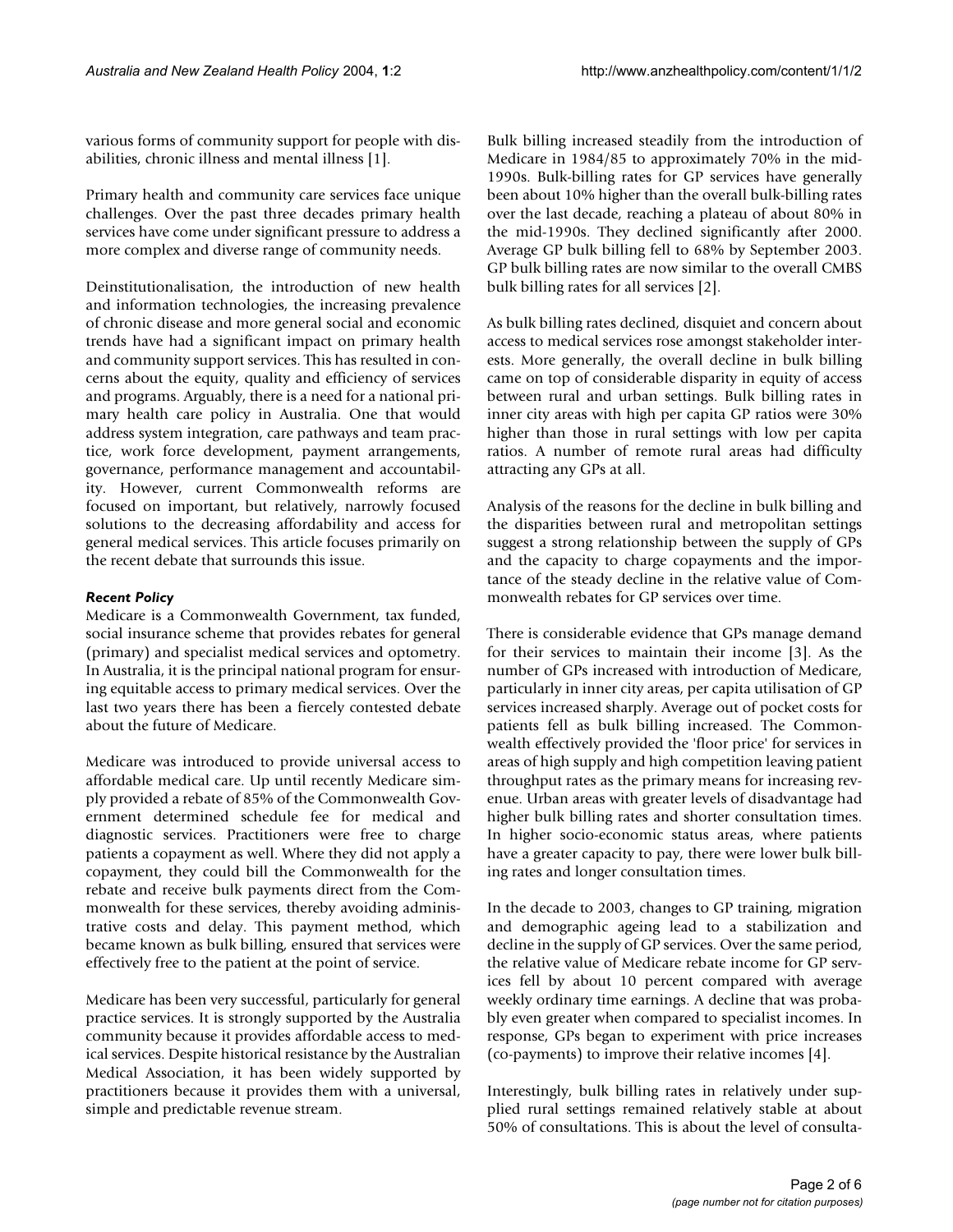tions one would expect people on low incomes, who are eligible for concessional welfare benefits, to use. A finding that suggests that patient capacity to pay sets a 'floor' bulk billing rate at about this level [4].

It is worth noting that many of these effects were predictable from the reforms to General Practice introduced in the early 1990s. In particular, tight management of GP supply through changes to training programs and restrictions on overseas trained medical practitioners were introduced in order to reduce growth in aggregate Medicare expenditure. However, the reforms recognised that a move away from fee for service payment would also be required in the longer term. To this end a Better Practice Program to pay GPs on a per capita basis was introduced.

Over time, it was intended that a significant proportion of Medicare payments would be made by practice based, per capita payments. Progressively this would have allowed a shift toward more comprehensive, integrated practice and a greater focus on quality and preventive services. However, while the supply of GPs was successfully constrained, per capita payments remained a marginal component of the payment system.

In response to concerns about the fall in the bulk billing rate, the Commonwealth Government proposed a "Fairer Medicare" package in April 2003. The package introduced a participating practice scheme. GP practices that agreed to charge a no gap fee to concessional patients were to be eligible for increased Medicare rebates for these patients. The level of the proposed increase for the rebate was \$1 in metropolitan city practices, \$2.95 in non-metropolitan city practices, \$5.30 in rural centre practices, and \$6.30 in outer rural and remote areas.

Participating practices were to continue to have the capacity to determine fees for non-concession cardholders, including the option of bulk billing. However, if they chose not to bulk bill these patients, they were to be able to charge the patient the co-payment and claim the Medicare rebate direct from the Health Insurance Commission through HIC online billing facilities. Effectively, non-concession cardholders were to be charged a gap payment thereby avoiding the transaction costs involved in claiming a rebate through the Medicare scheme themselves.

A new MBS safety net was to be available for those covered by concession cards with out-of-pocket costs greater than \$500 in a calendar year. Charges in excess of the scheduled fee were to be included, as were the costs of specialist and diagnostic services. Eighty per cent of out-of-pocket costs above the \$500 threshold were to be met through this safety net.

Private health insurers were to be able to offer insurance coverage for the cumulative cost of out-of-hospital medical services over \$1,000 for a family in a calendar year. This included costs above the scheduled fee across a range of out-of-hospital services, including GP and specialist consultations and diagnostic tests. The Commonwealth estimated that insurance products for this coverage were likely to cost around \$50 per year for families, and the 30% private health insurance rebate was to apply to these products.

The Government's package also included proposals to introduce additional medical school places, additional GP training places, additional nurses and allied health professionals in general practice, and measures for veterans.

The Fairer Medicare package resulted in considerable debate and criticism, much of which was considered by the Senate Select Committee on Medicare [5]. In part the Committee concluded that:

• Equitable access to general practice services regardless of income or geography is fundamental to good health care.

• GP income from bulk billing had not kept pace with increases in average weekly ordinary time earnings and this had contributed to declining bulk billing rates and increased out of pocket charges.

• Shortages in the supply of GPs are emerging as result of compositional changes in the workforce, changes in practice patterns and population ageing.

• The Commonwealth's 'Fairer Medicare' proposals were inconsistent with the principles of Medicare.

• The differential rebate payments for concessional patients were unnecessary because these patients were already largely receiving bulk billed services

• The introduction of the new safety net arrangements creates a two tier system of access to GP services

It became apparent that the Senate would not pass the legislation required to enact the Commonwealth's package. Consequently, the Commonwealth presented its 'MedicarePlus' extensions and revisions to the original proposal in November 2003 [6]. This package was passed by the Australian Senate with the support of four independent Senators.

The MedicarePlus proposals dropped the participating practice scheme. Instead the Commonwealth proposed to increase the rebate for all concessional patients by \$5 in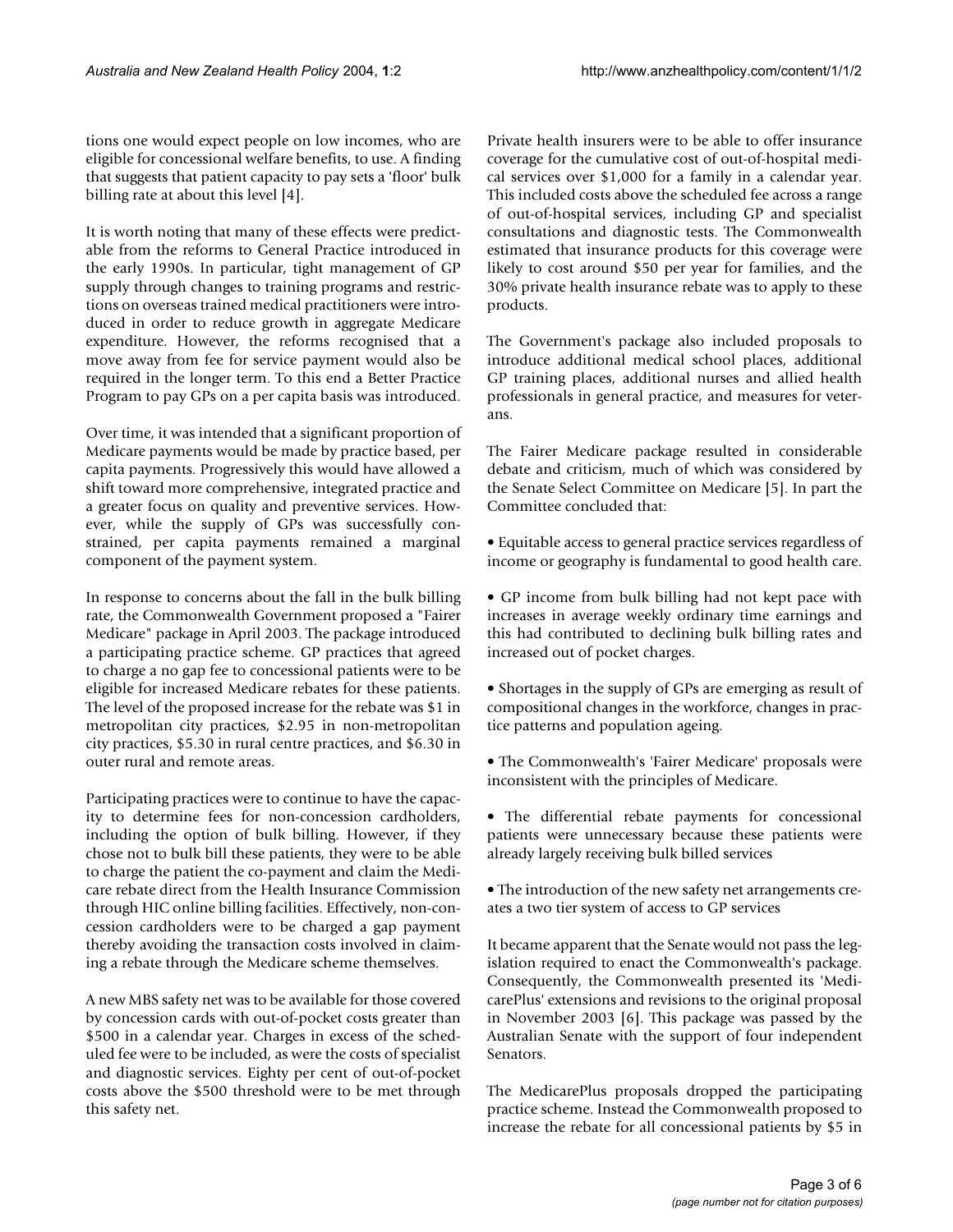metropolitan areas and \$7.50 in remote, rural and regional areas (including the State of Tasmania). The increased rebate was also extended to children under 16. The safety net provisions were modified to provide an 80% rebate for out of hospital medical costs for concessional patients and those whose income fell below specified tax thresholds after \$300 of out of pocket expenses and after \$700 for the remainder of the population.

Other aspects of the original proposal were largely retained and extended. These included training places for GPs, medical graduates and nurses. Additionally, it was proposed to introduce a Medicare Benefits Schedule item for nursing support in general practice and improved internet access and online billing for GPs. MedicarePlus also provides rebates for up to five allied health consultations delivered to patients with a chronic condition or complex care needs, for and on behalf of a GP. Similarly, dental treatment care plans will be funded for these patients where they have significant dental problems that exacerbate their condition. The total estimated cost for MedicarePlus to 2006/07 was estimated at \$2.85 billion.

#### *Policy Analysis*

Initial reactions to the Commonwealth's proposals were mixed. A number of patient and provider groups have criticized the new arrangements as undermining the principle of universality that underpins Medicare. Criticisms have also focused on the narrow focus of MedicarePlus on fees for general practitioners.

More specifically, MedicarePlus is likely to have differential effects on affordability and access to GP services in rural and metropolitan settings. In metropolitan settings, the introduction of a \$5 differential rebate for bulk billing concessional payments is sufficient to increase net GP incomes to about the AWOTE relativities that applied prior to the decline in bulk billing.

However, with current levels of bulk billing still at over 65% in metropolitan areas, virtually all concessional patients are already bulk billed. The proposal is therefore subject to substantial dead weight loss. No incentives to bulk bill non concessional patients (other than non concessional children aged less than 16) are included.

In metropolitan areas, the gap between the average Medicare rebate and the average patient billed service is around \$13 for patients not covered by the differential rebate, compared to \$8 for concessional patients and children under 16. Within system constraints, GP incomes are optimized by bulk billing concessional patients and children under 16 and charging copayments for other patients. Doing so also largely addresses patient capacity to pay issues. In the absence of major changes to supply or GP costs, it is therefore likely that bulk billing rates in metropolitan areas will continue to decline over time, until they stabilise at around the level of services for concessional patients plus non concessional children under 16 (around 60% in metropolitan areas, assuming children under 16 have average population consultation rates).

The proportion of children is highest in outer metropolitan regions and lowest in the inner city. Bulk billing rates have declined most in outer metropolitan areas. It is therefore plausible that this measure will have the greatest differential impact in outer metropolitan regions.

In rural settings, where there are GP shortages, the differential rebate (which is higher than in metropolitan settings) could substantially increase GP incomes. However, GP supply factors ensure GPs have considerable capacity to increase copayments within the limits of patient capacity to pay. In general, bulk billing rates in rural settings are now at or below the consultation rate for concessional patients. The new arrangements are therefore likely to protect bulk billing rate for concessional patients and are likely to see the rate increase to the level of concessional consultations (around 55 – 60%).

The effect of differential rebates for non concessional children under 16 on overall bulk billing rates is less clear in rural settings. With the increased rebate, there remains a gap of approximately \$5.50 between the new rebate and the average patient billed service. As for metropolitan settings, there are no additional incentives to bulk bill other non concessional patients. Given the greater capacity to charge copayments, this measure may be less successful in encouraging bulk billing than in metropolitan areas.

The safety net provisions in MedicarePlus have significant inflationary potential for out of hospital medical service fees. Concessional patients and those who qualify for Family Tax Benefit A are eligible for an 80% rebate on out of hospital costs once they incur \$300 of out of pocket costs. There is no cap on the rebate under the safety net. Average out of pocket costs for patient billed GP services are currently about \$13. The safety net is therefore reached in 20–25 consultations. The safety net provisions will be invoked more quickly when specialist medical practitioners, diagnostic imaging services and pathology are required. Average copayments are two or three times higher for specialist medical practitioners than for GPs.

Effectively, the introduction of the safety net removes constraints on medical practitioners associated with concerns about patient capacity to pay. This introduces moral hazard for practitioners and consumers. Practitioners have incentives to increase their fees and provide more services than necessary knowing the safety net will protect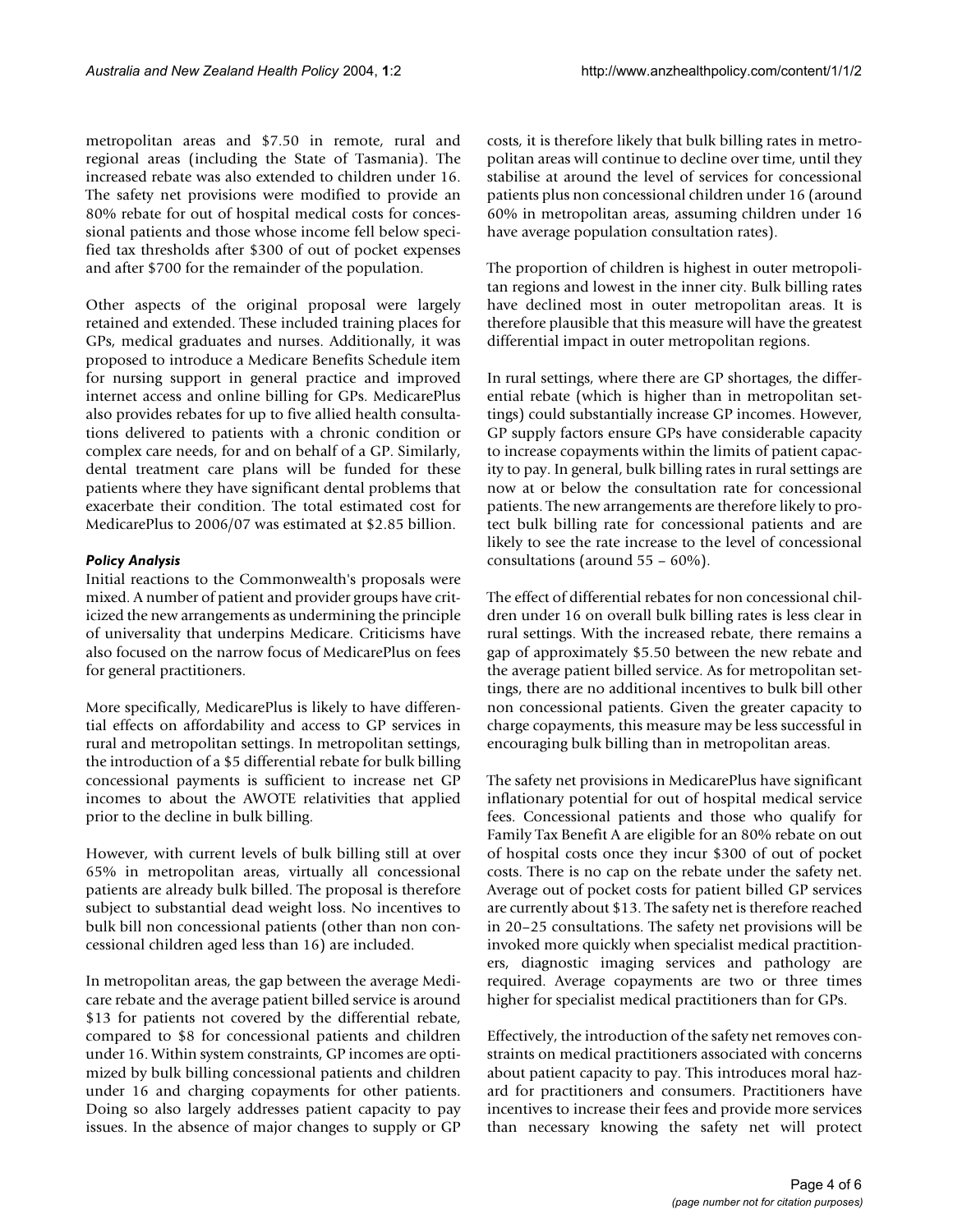patients. Patients have incentives to consume more services than are necessary because they are effectively insured by the safety net.

However, the initial threshold and value of copayments act as balancing disincentives for utilization. Clearly if the initial threshold and the copayments were less, the hazard would be greater and vice versa. This trade off is likely to impact differently depending on need, capacity to pay and supply factors.

For example, there may be paradoxical adverse effects for patients with significant ongoing health costs who are currently bulk billed because GPs and specialists have concerns about their capacity to meet aggregate out of pocket costs over time. This is particularly true for aged pension recipients with chronic illness. With the introduction of the safety net, the potential for incurring unmanageable costs is significantly reduced and therefore bulk billing rates for this group may decline. Whether effects like these are experienced in practice will depend on factors such as the real value of GP rebates, patient need, capacity to pay, GP supply and regulatory constraints.

Overall, the design features of the Howard Government recent changes to Medicare are intended to, and will produce a two tier system. Access to primary medical services for people on low incomes will be relatively well protected, but those above the income threshold will see a steady decline in bulk billing and an increase in out of pocket costs for these services. Additionally, the poorly designed safety net will have inflationary consequences.

#### *Future Directions*

The policy and political contest around Medicare has an extended pedigree. The conservative Liberal/National Party Coalition has long held the position that government should primarily provide health services for those who are unable to provide for themselves and that those who are able to make their own way should do so, particularly by taking out private health insurance. From this perspective the role of government is to provide an appropriate regulatory environment, incentives and sanctions to take up private insurance and a targeted safety net for the disadvantaged. Their preferred model was developed and refined in the 1950s and 1960s during the period of the Menzies Government and reintroduced in stages during the late 1970s and early 1980s by the Fraser Government [7].

On the other hand, the Australian Labor Party has advocated tax funded, universal access to publicly funded health care provided on the basis of need, rather than capacity to pay. The Whitlam Government settled the basic architecture of Labor's approach in the early 1970s.

Setting aside the brief flirtation with a national community health program for primary care, it established a universal system of public hospital access through the States and a tax funded, social insurance scheme to underwrite equitable access to medical and related services.

Notwithstanding Howard Government claims of strong support for Medicare, the pendulum has now swung a considerable distance back toward the traditional Liberal/ National Party preferred model. If history is a guide, now that the incentives to take out private health insurance and the safety net is in place, the next steps are regulatory mechanisms to exclude higher income earners from accessing publicly funded health services.

While debates about access and equity are critical, they are only part of the overall picture. Recontesting the basic access and equity principles of the health system every decade or so misses a number of important emerging issues.

There is now emerging evidence that closer integration of clinical decision-making and purchasing for enrolled populations in primary care settings through funds pooling and local agreements and contracts has the potential to increase innovation, reduce costs and improve outcomes. These principles are being explored or actively implemented in a number of countries comparable to Australia, including the United Kingdom and New Zealand [8].

There is clearly a need to reconsider the development of a national policy for primary health and community support services. Such a policy might include the following elements to address the issues which have been discussed above:

• National primary health and community care goals and objectives. For example, these might broadly set out equity, efficiency and quality criteria for the Australian primary health and community support system.

• National performance indicators. For example, these indicators could be used to report on and benchmark the quality, access, efficiency and utilisation of the primary health and community support system and its impact on acute, sub acute and residential care.

• Population based planning, allocation and monitoring. For example, funding allocation models and system governance arrangements based on the health care needs of geographically defined residential populations (e.g. Divisions of General Practice, Area Health Authorities, Districts, Primary Care Partnerships) that promote continuity of care and service integration could be considered.